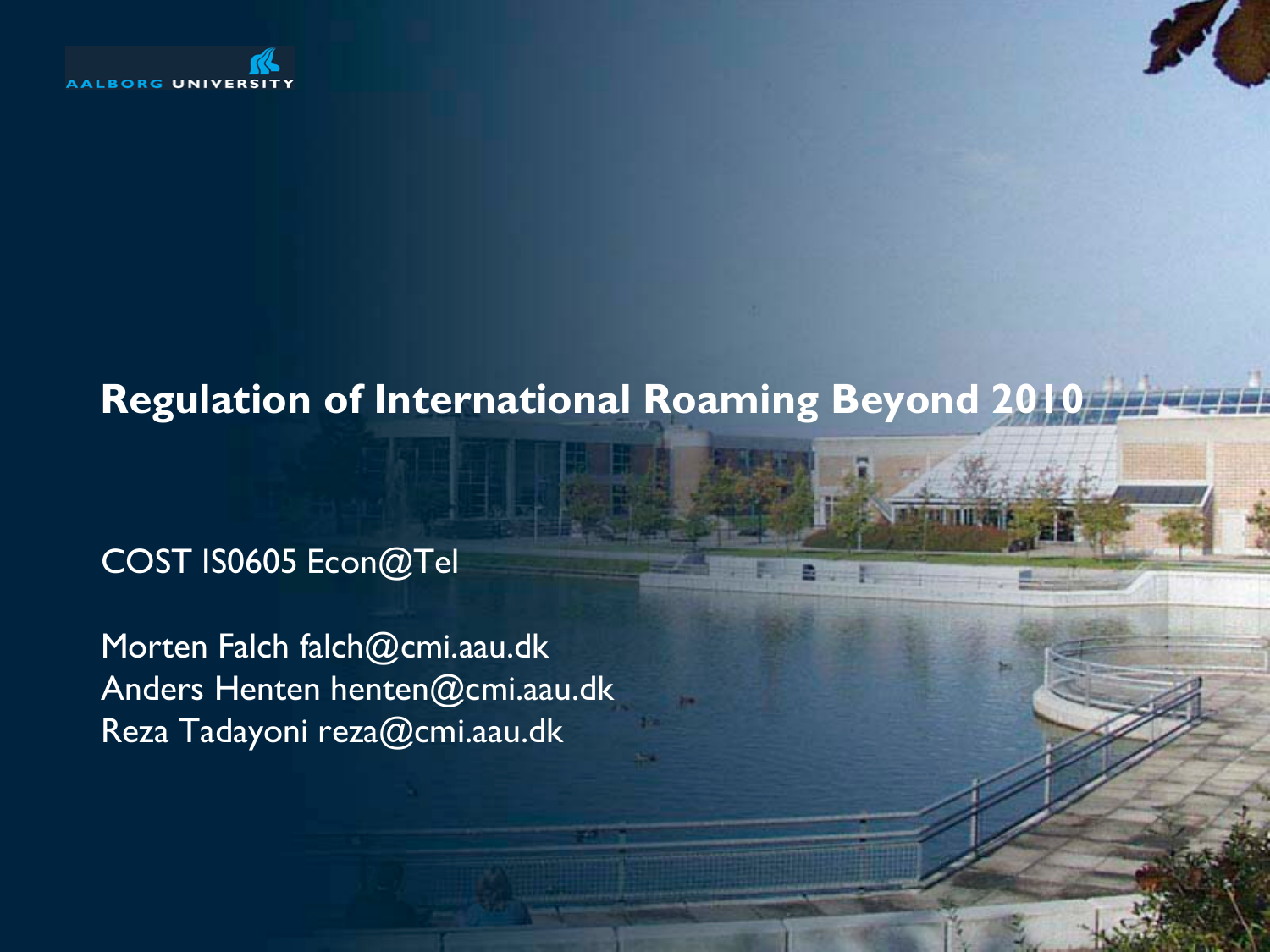

## **Motivation**

Last summer EU adopted a legislation on International Roaming:

- Europewide price ceiling on wholesale tariffs
- Europewide price ceiling on retail tariffs
- Roaming market to be reviewed after three years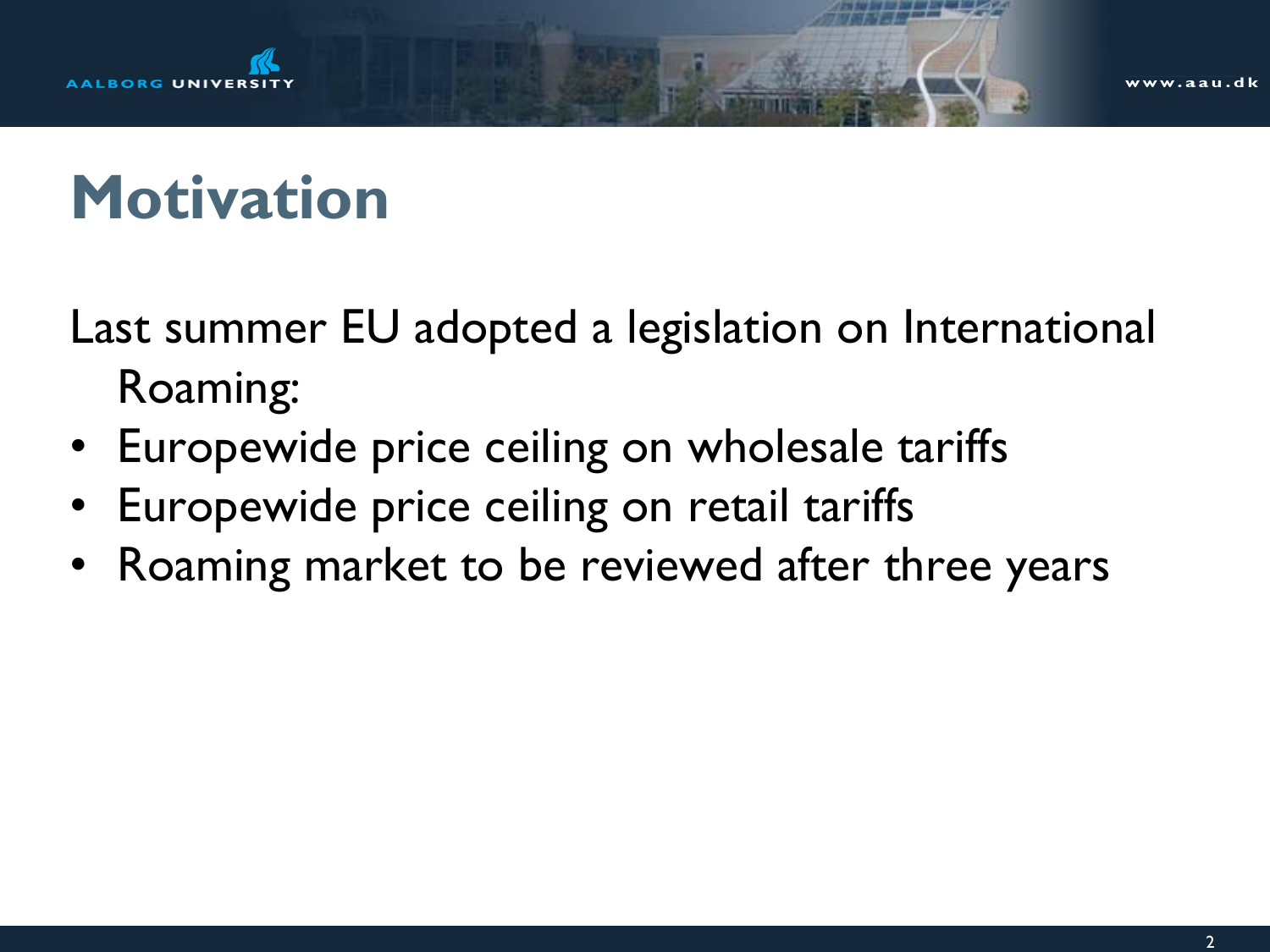

### **Research question:**

### Will there be a need for roaming regulation beyond 2010?

- Background for the intervention
- Techno-economic analysis
- Analysis of market structure
- The need for regulation
- Limitation: Only look at voice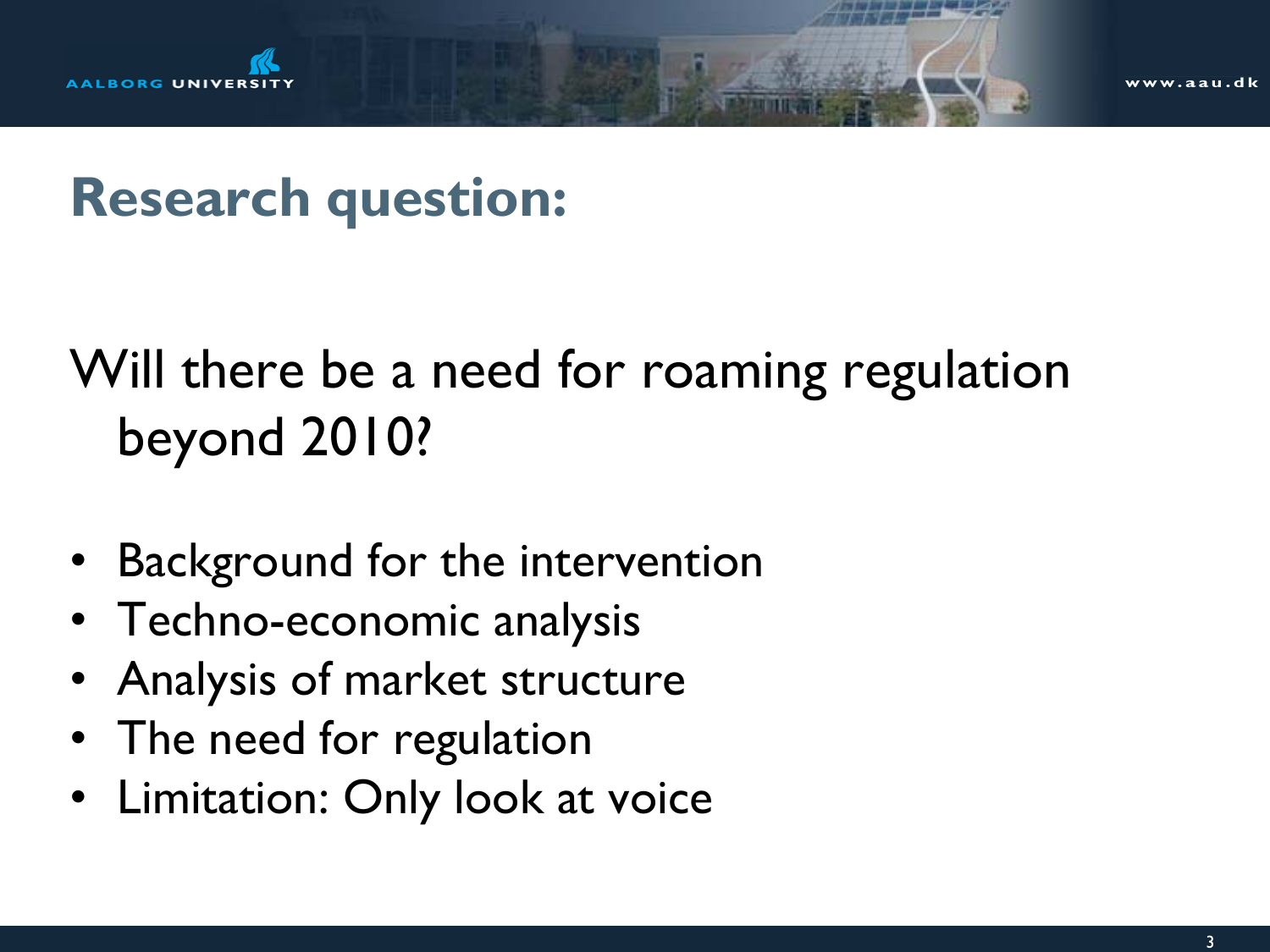

### **Prices of local and roaming calls (CEC 2006)**

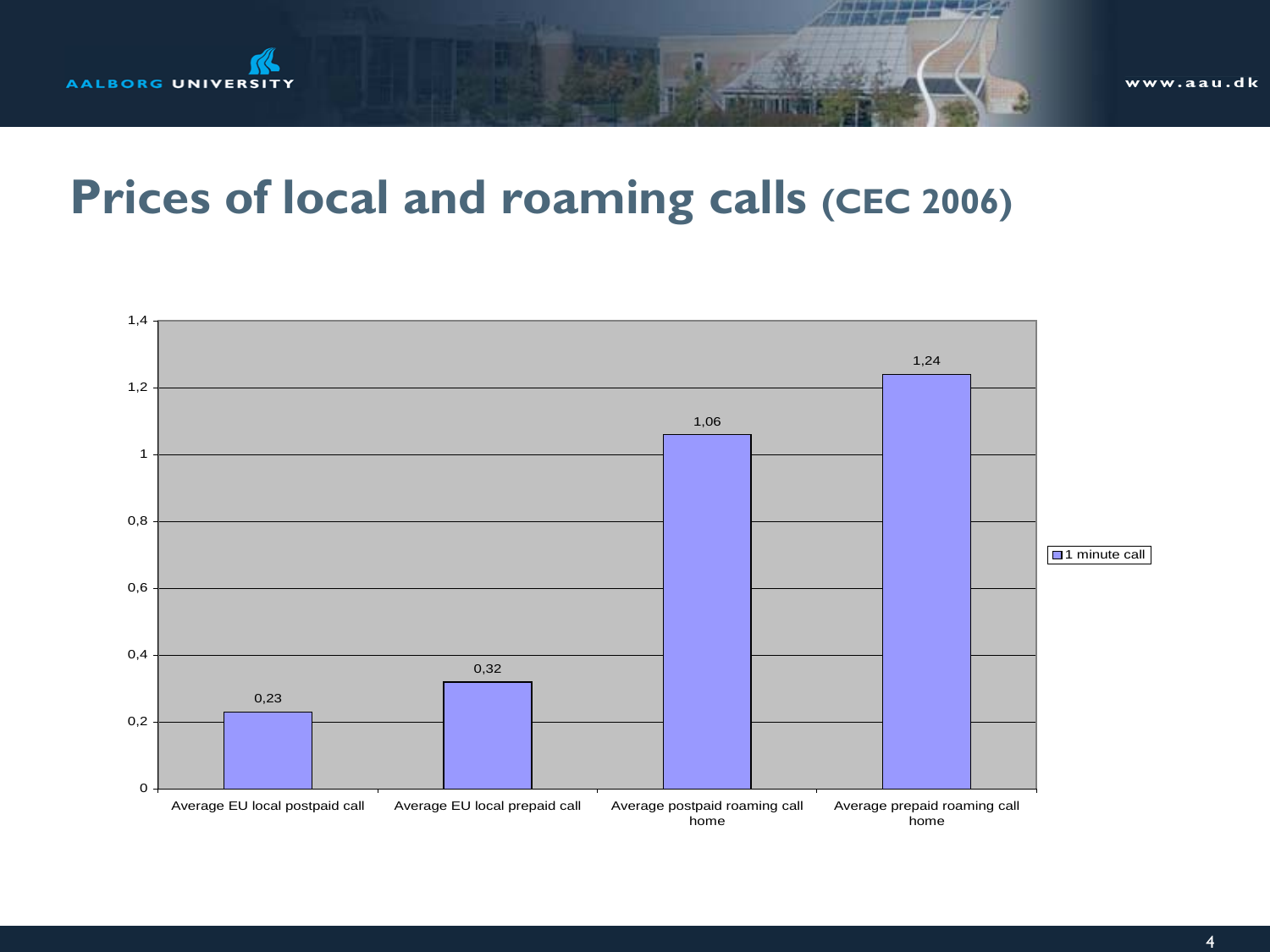

### **Situation before the roaming Regulation**

- Roaming prices 3-5 times the costs
- Cheaper to buy a local SIM card
- Has been debated for many years
- Business customers have been making complaints for long INTUG
- A growing number of all users roam
- However, nothing has happened with prices
- Difficult to regulate on a national basis
	- If retail prices are lowered, there will be a price squeeze on local operators
	- If wholesale prices are lowered, it will not be to the advantage of local users
- Commission therefore found the need to intervene with a EU-wide initiative

This has led to reductions of 57% and 60% in charges for outgoing and incoming roaming calls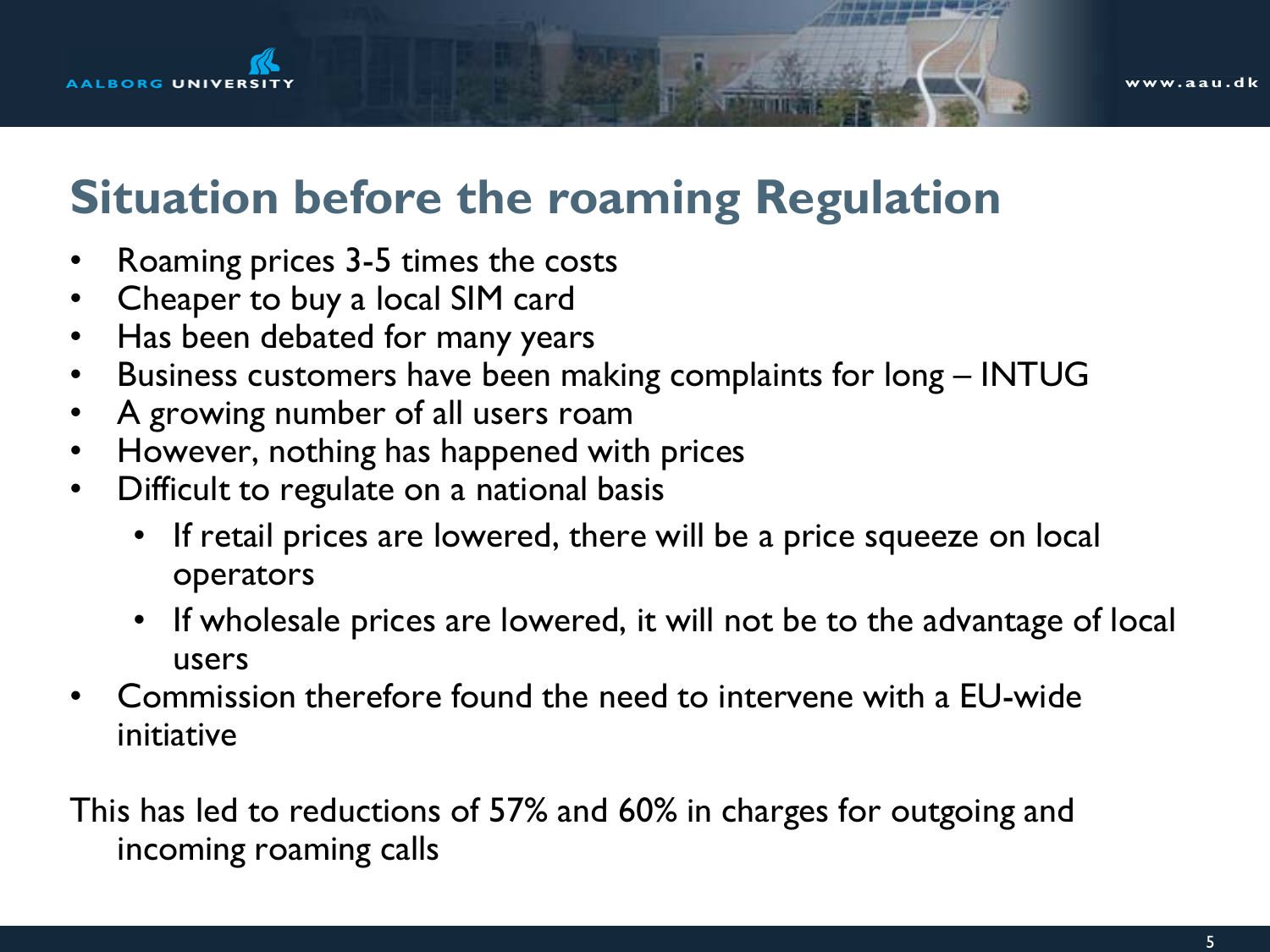

## **Basic Services in a GSM network**

- Origination
- Termination
- Transit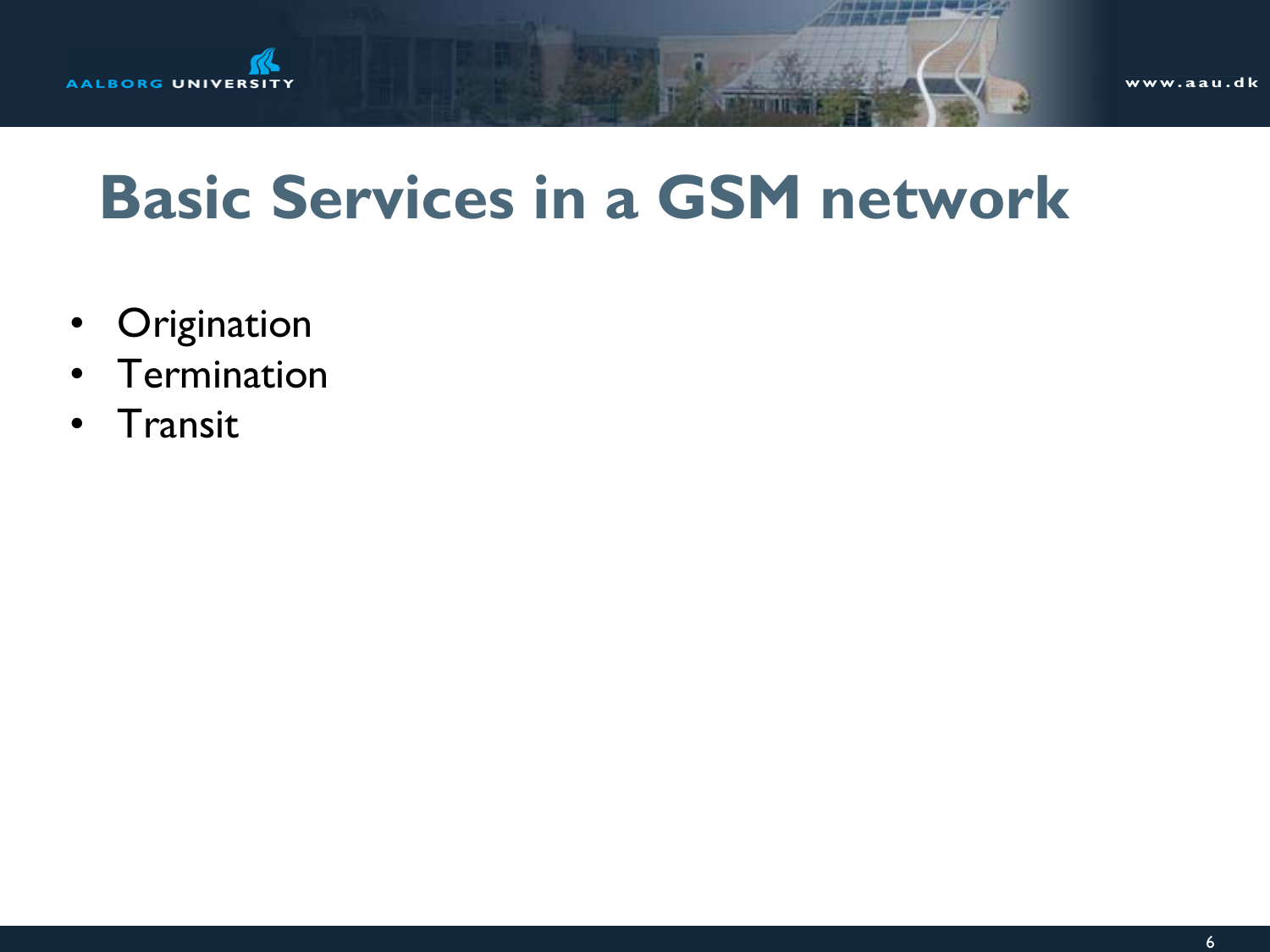

## **Major Cost drivers**

- Coverage
- **Capacity**
- No. subscribers
- The number of cells is the decisive factor for network cost.
- Non network costs such as customer handling and marketing are also important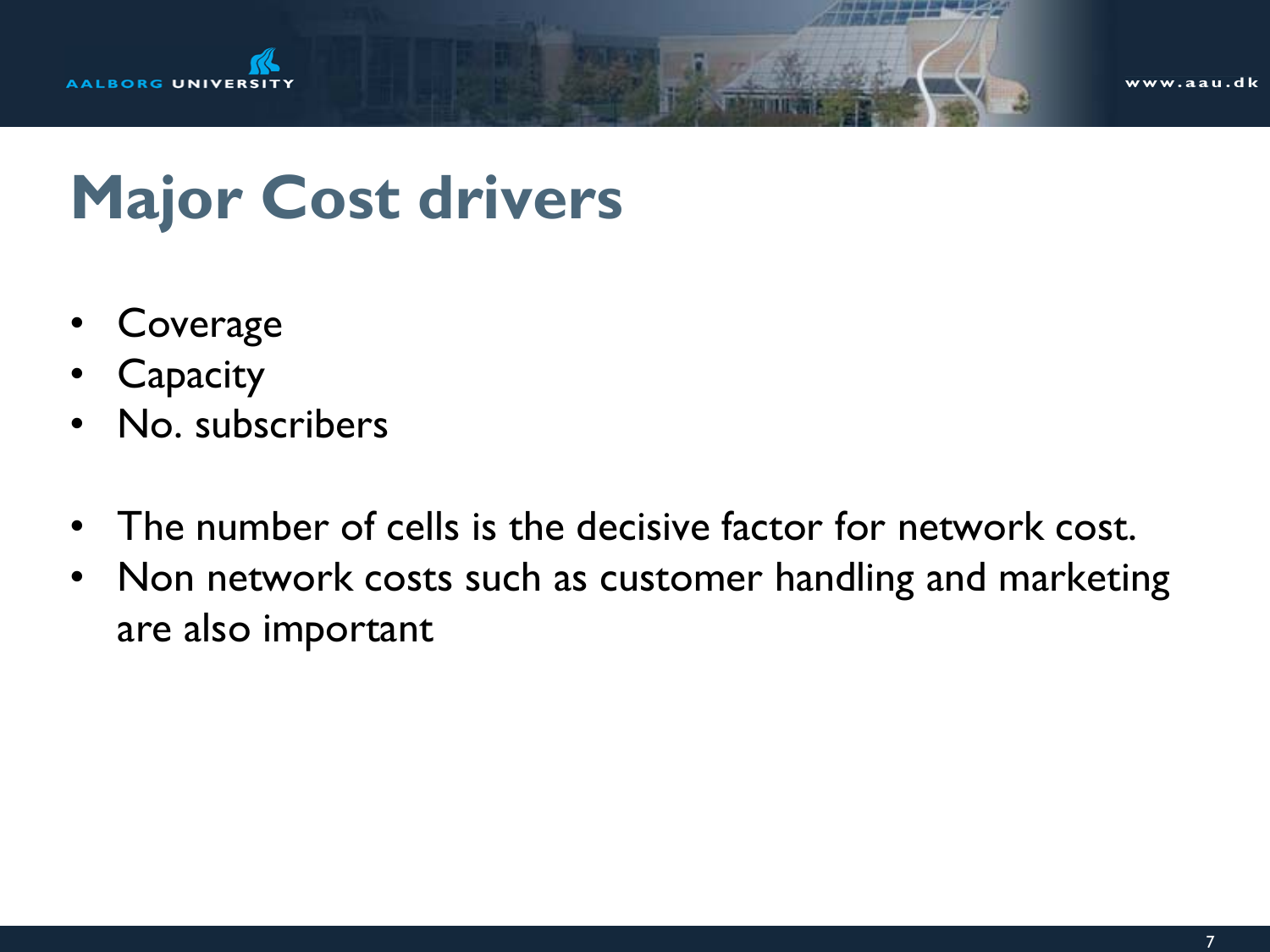

w.aau.dk

## **Cost drivers 2**

Number of cells depend on:

- Technology
- Frequency band used
- Frequency capacity

In urban areas the number of cells in 2G networks depend on

the need for capacity.

Small cells are cheaper than large cells

How should costs of coverage be paid?

• Subscription, traffic or universal service fund?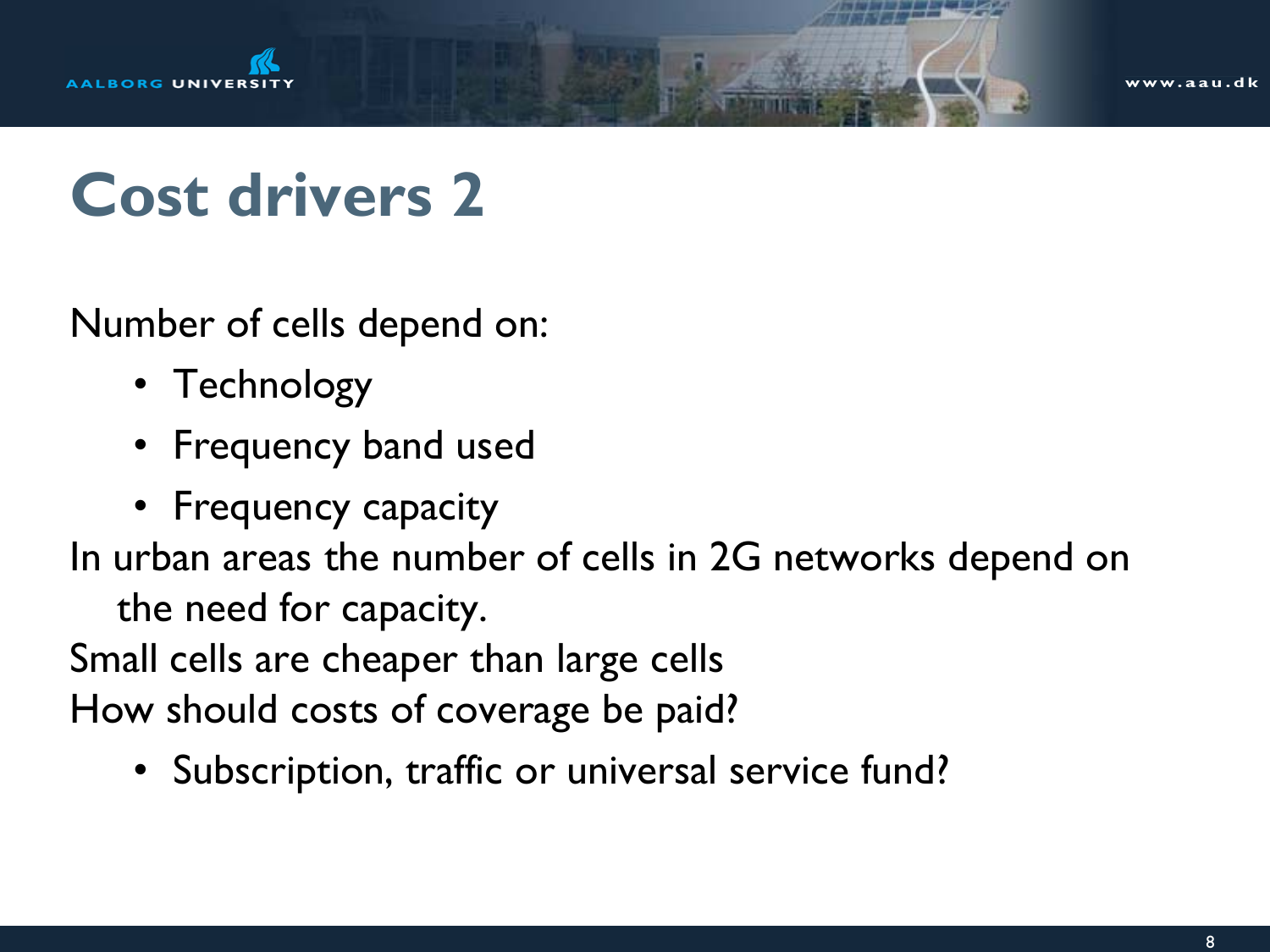

## **What is roaming?**

- Scenario 1: Calls inside the visited country
- Scenario 2: Calls from the visited country to the home

#### country

- Scenario 3: Calls from the visited country to a third country
- Scenario 4: Receiving calls inside the visited country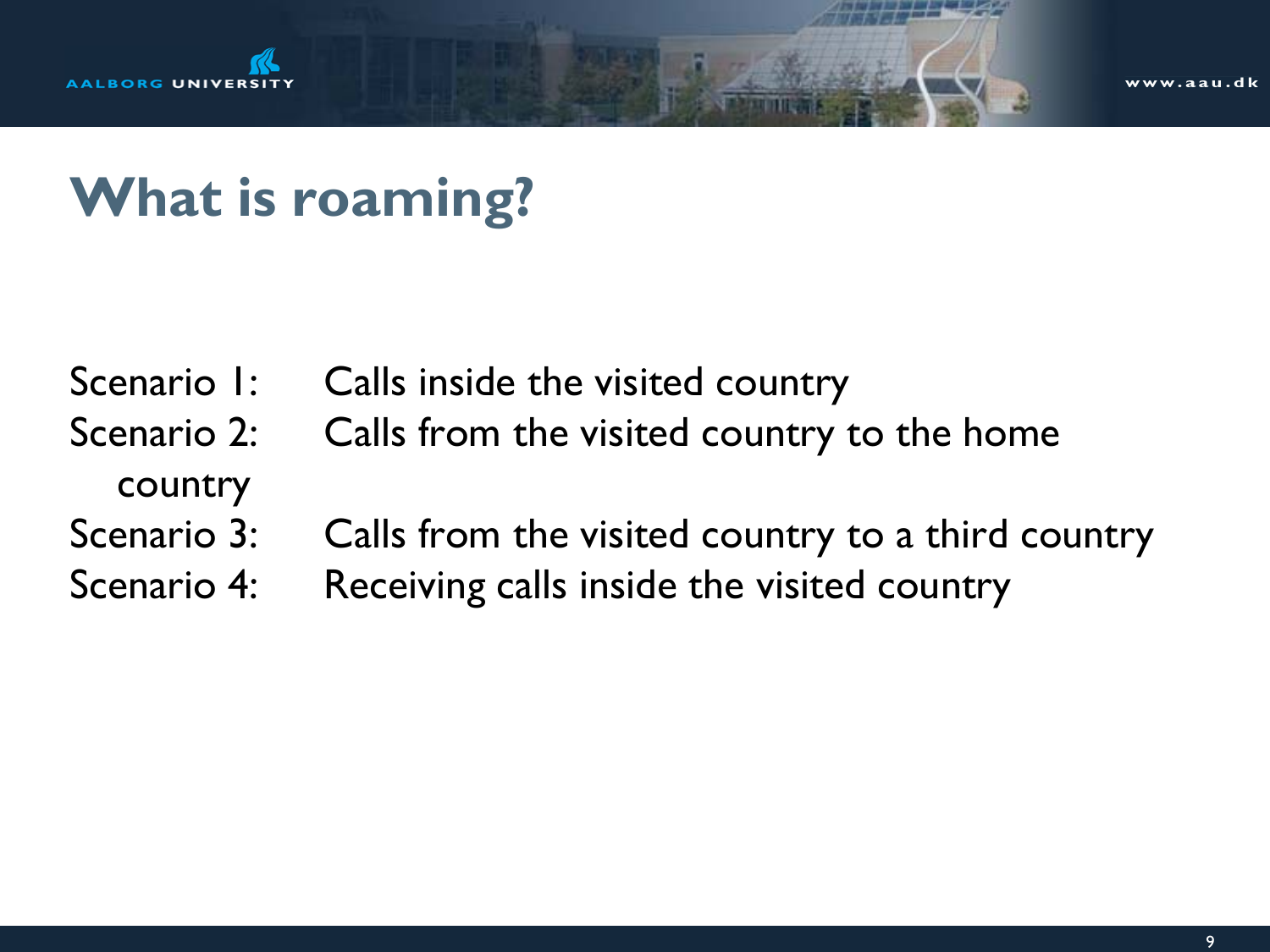

### **Scenario 1**

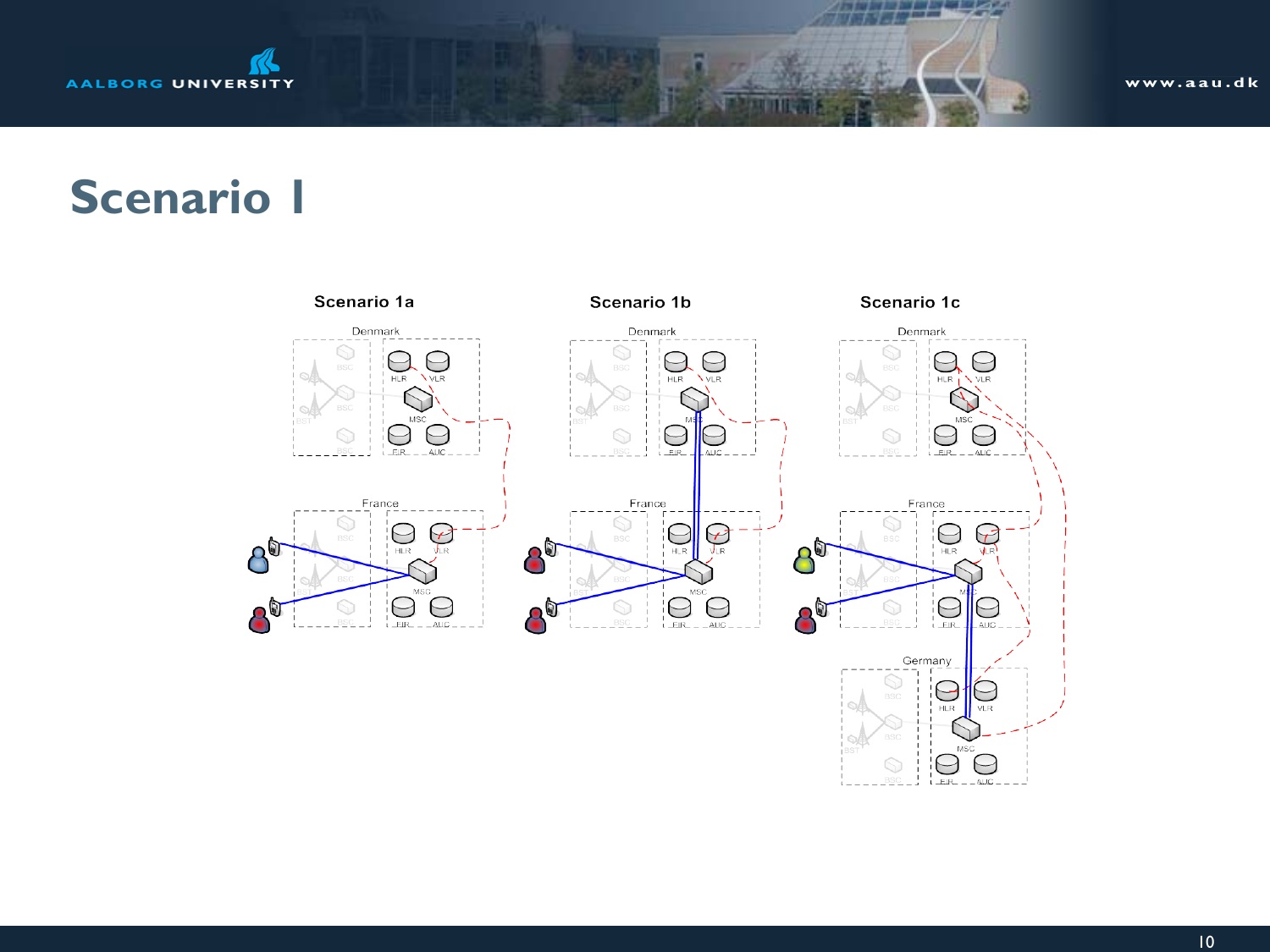

### **Scenario 2**



11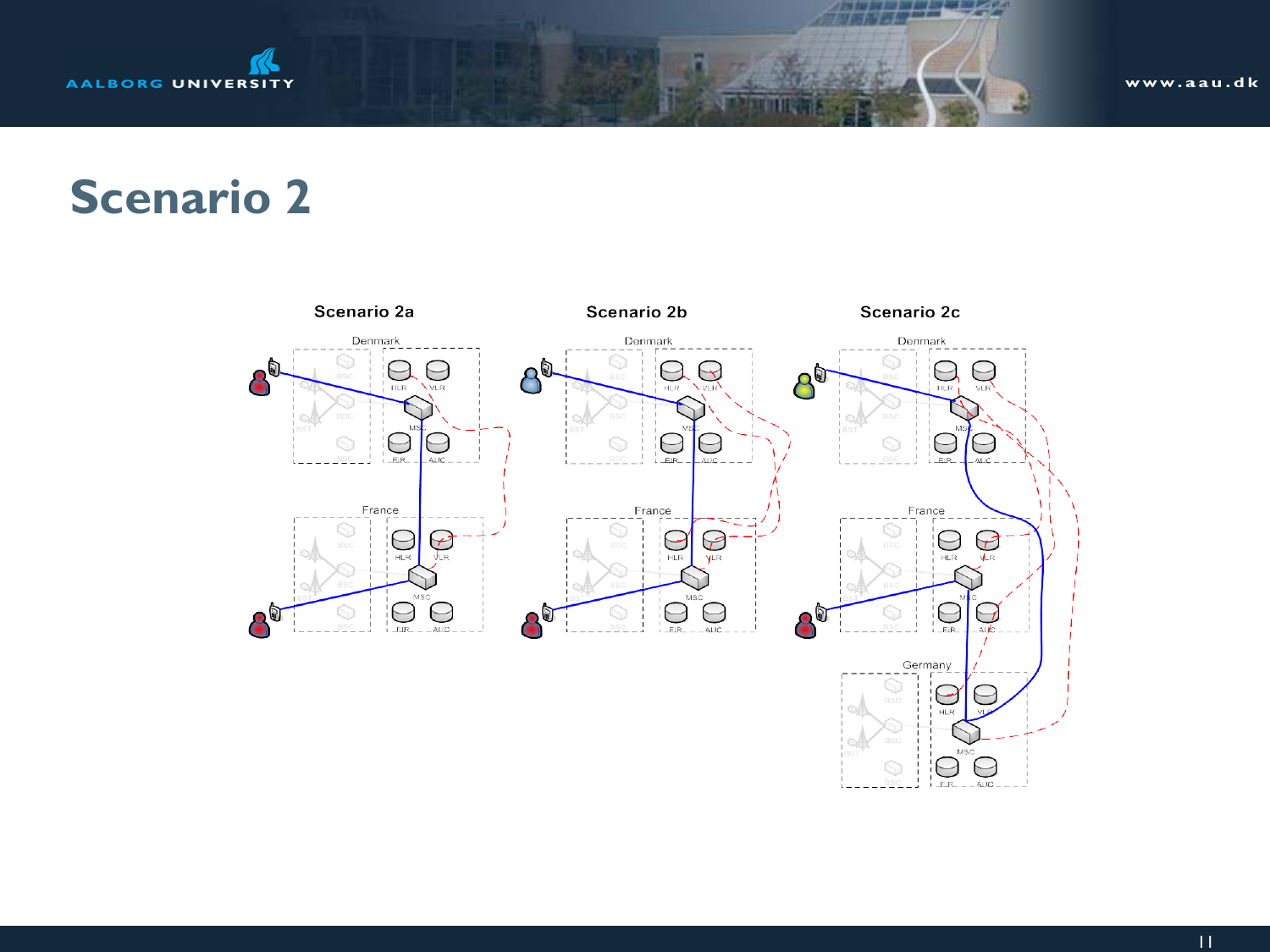

#### **Scenario 3**

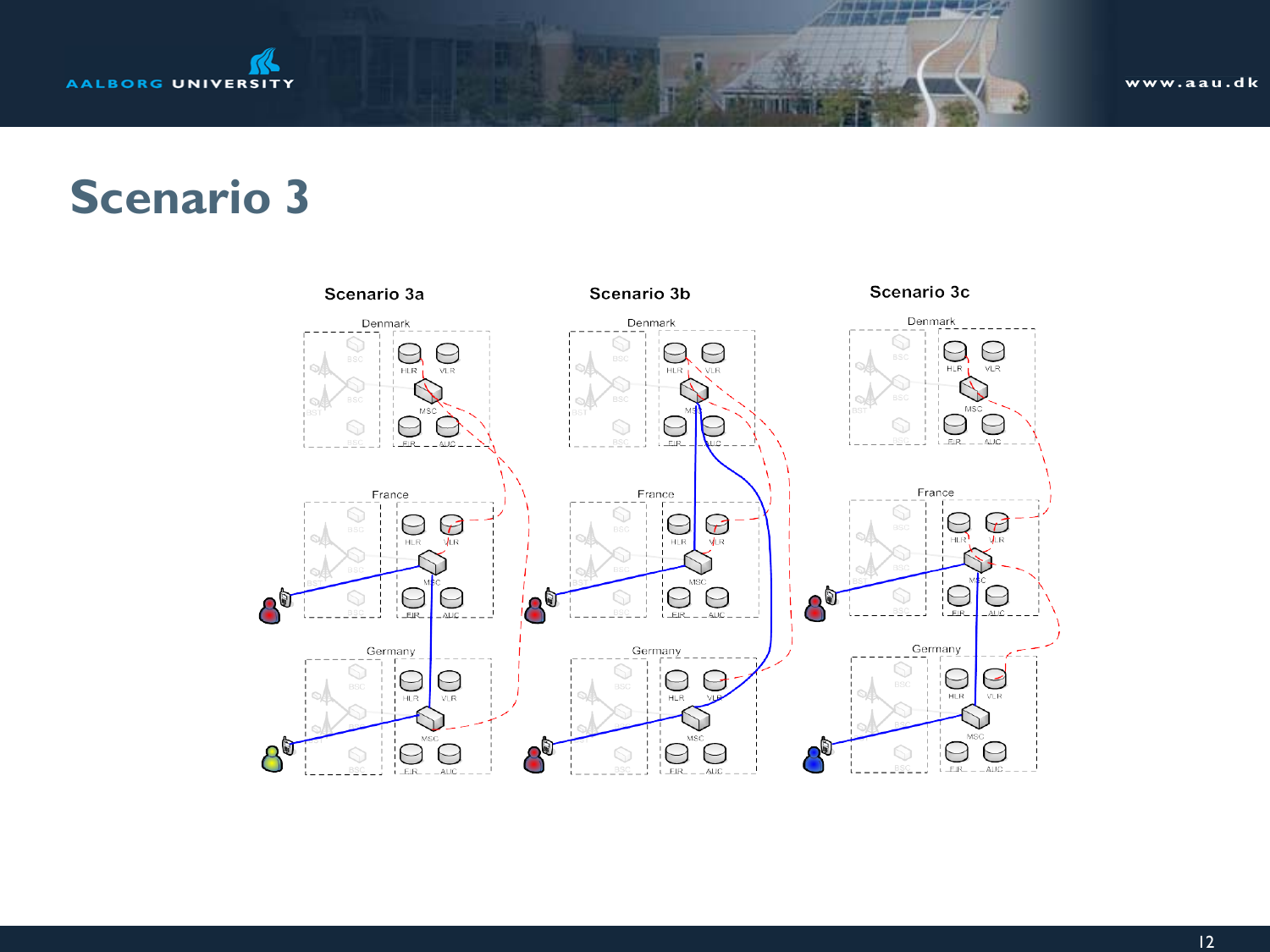

### **The Cost of International Roaming**

Basically international roaming involves the following functions:

- Mobile origination
- Mobile/Fixed termination
- International transit
- Roaming specific functions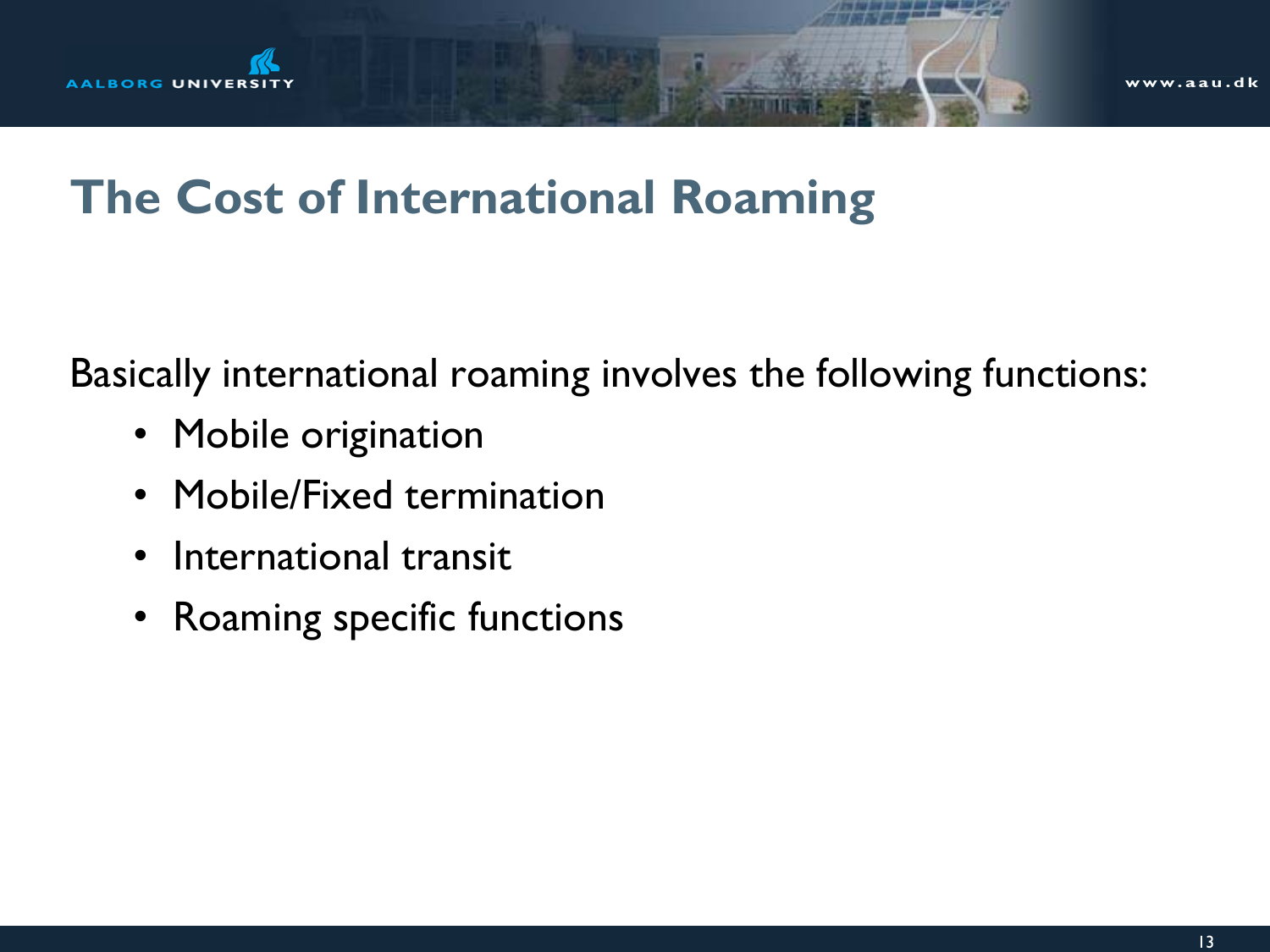

#### **National MTR- 2006**

Average MT Tariff per country January 2006

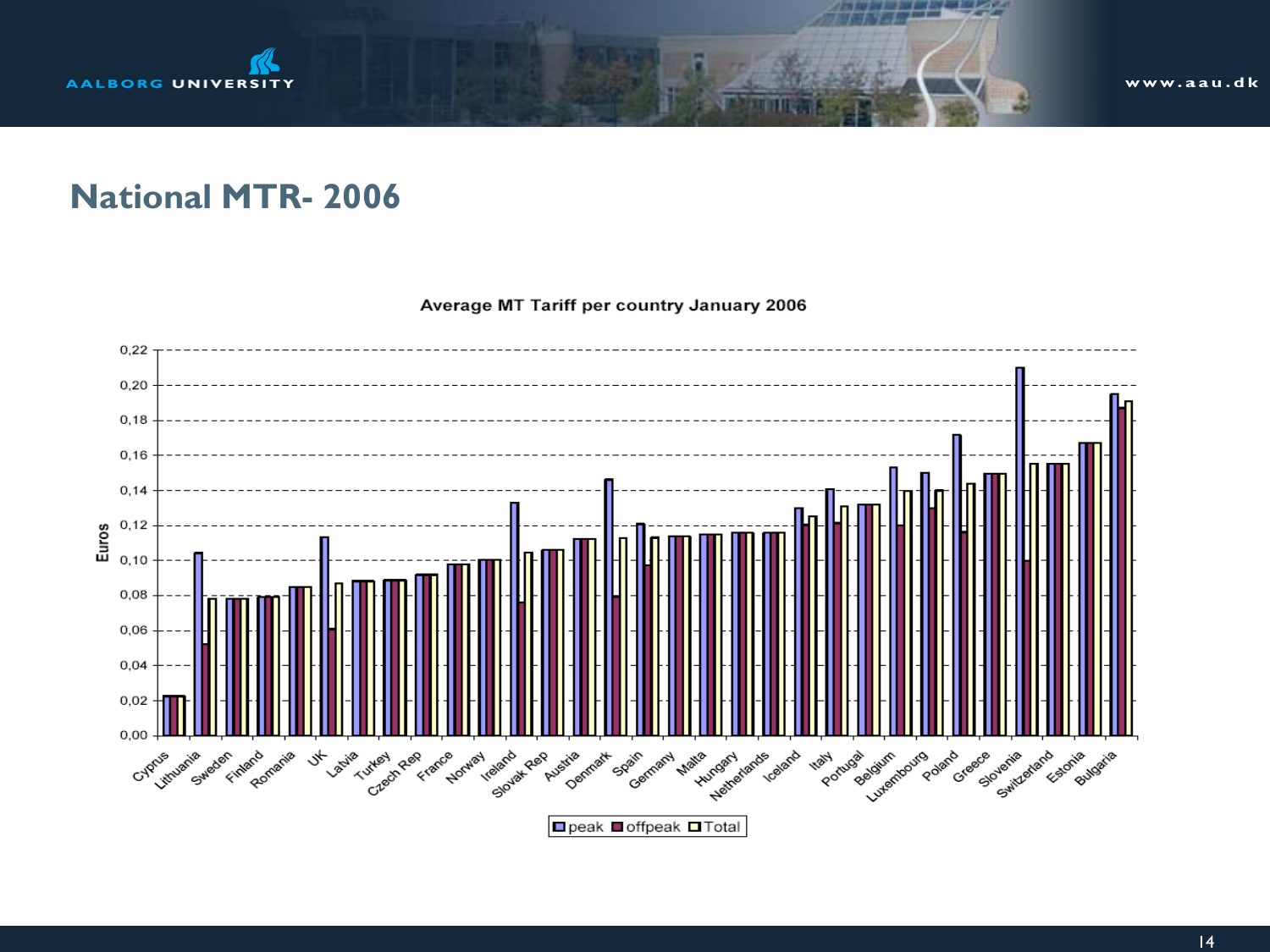

#### **Cost of roaming functions**

|                                       | $\epsilon$ -cent per minute |
|---------------------------------------|-----------------------------|
| Mobile origination / termination (MT) | 11.4                        |
| Fixed termination (FT)                | 1.25                        |
| International transit (IT)            | $\overline{2}$              |
| Roaming specific costs (RSC)          | $\overline{2}$              |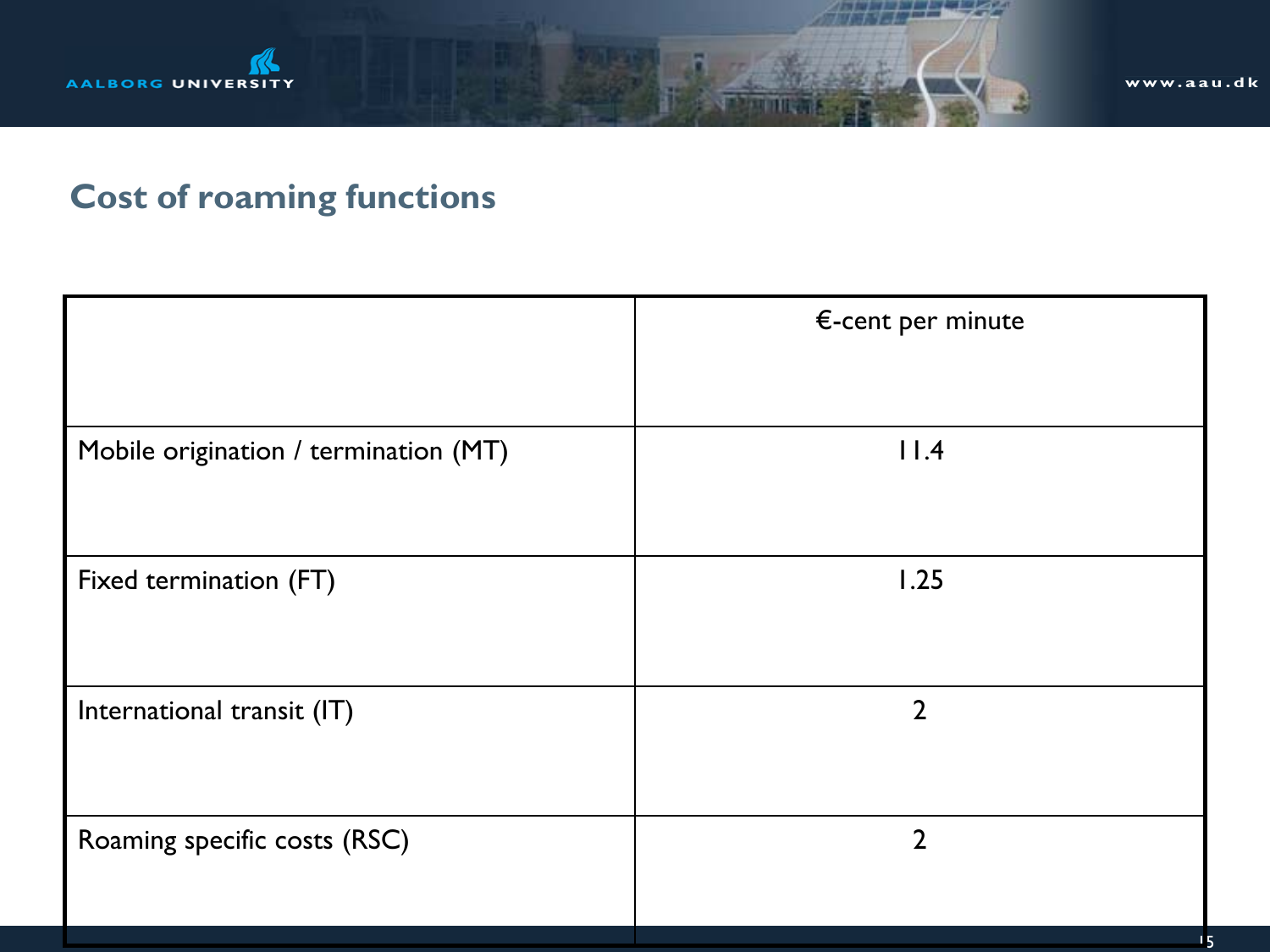#### Roaming costs per scenario (€-cent per minute)

| Scenario       | Mobile termination | <b>Fixed termination</b> |                       |       |  |
|----------------|--------------------|--------------------------|-----------------------|-------|--|
| $\theta$       | $2*MT$             | 22,8                     | FT+MT                 | 12,65 |  |
| 1a             | 2*MT+RSC           |                          | 24,8 FT+MT+RSC        | 14,65 |  |
| 1 <sub>b</sub> | $2*MT+RSC+2*IT$    |                          | 28,8 FT+MT+RSC+2*IT   | 18,65 |  |
| 1c             | 2*MT+2*RSC+2*IT    |                          | 30,8 FT+MT+2*RSC+2*IT | 20,65 |  |
| 2a             | 2*MT+RSC           |                          | 24,8 FT+MT+RSC        | 14,65 |  |
| 2 <sub>b</sub> | 2*MT+RSC+IT        |                          | 26,8 FT+MT+RSC+IT     | 16,65 |  |
| 2c             | 2*MT+2*RSC+2*IT    | 30,8                     | FT+MT+2*RSC+2*IT      | 20,65 |  |
| 3a             | 2*MT+RSC+IT        | 26,8                     | FT+MT+RSC+IT          | 16,65 |  |
| 3 <sub>b</sub> | 2*MT+RSC+2*IT      |                          | 28,8 FT+MT+RSC+2*IT   | 18,65 |  |
| 3c             | 2*MT+RSC+IT        | 26,8                     | FT+MT+RSC+IT          | 16,65 |  |
| 4              | IT+RSC             | 4                        |                       |       |  |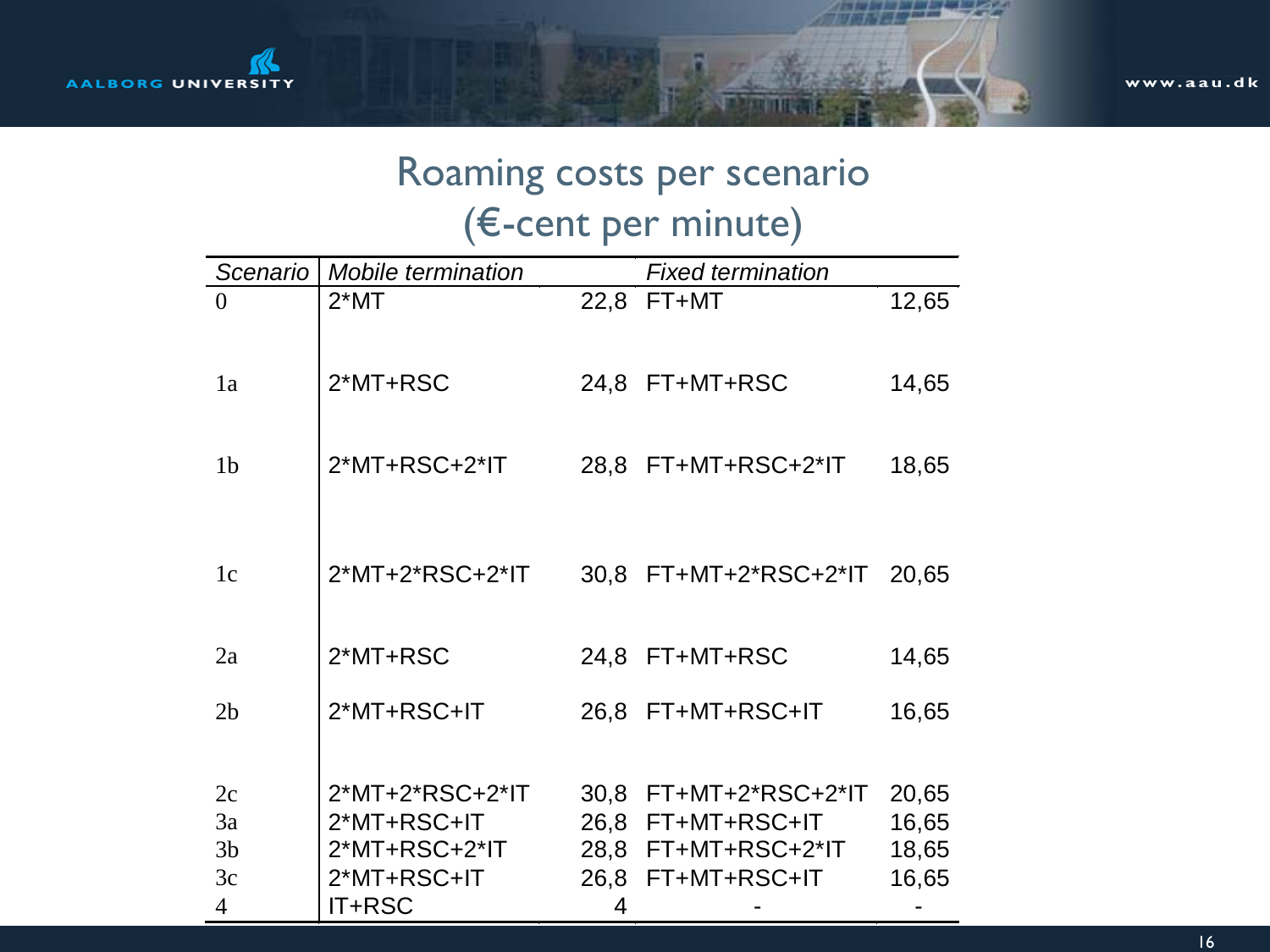

### **Conclusions on cost analysis**

- High roaming costs can not be justified by network costs.
- No obvious economics of scale in roaming costs, but costs may be higher in rural areas.
- But high mark-ups can be justified by demand conditions and regulatory intervention may not be necessary.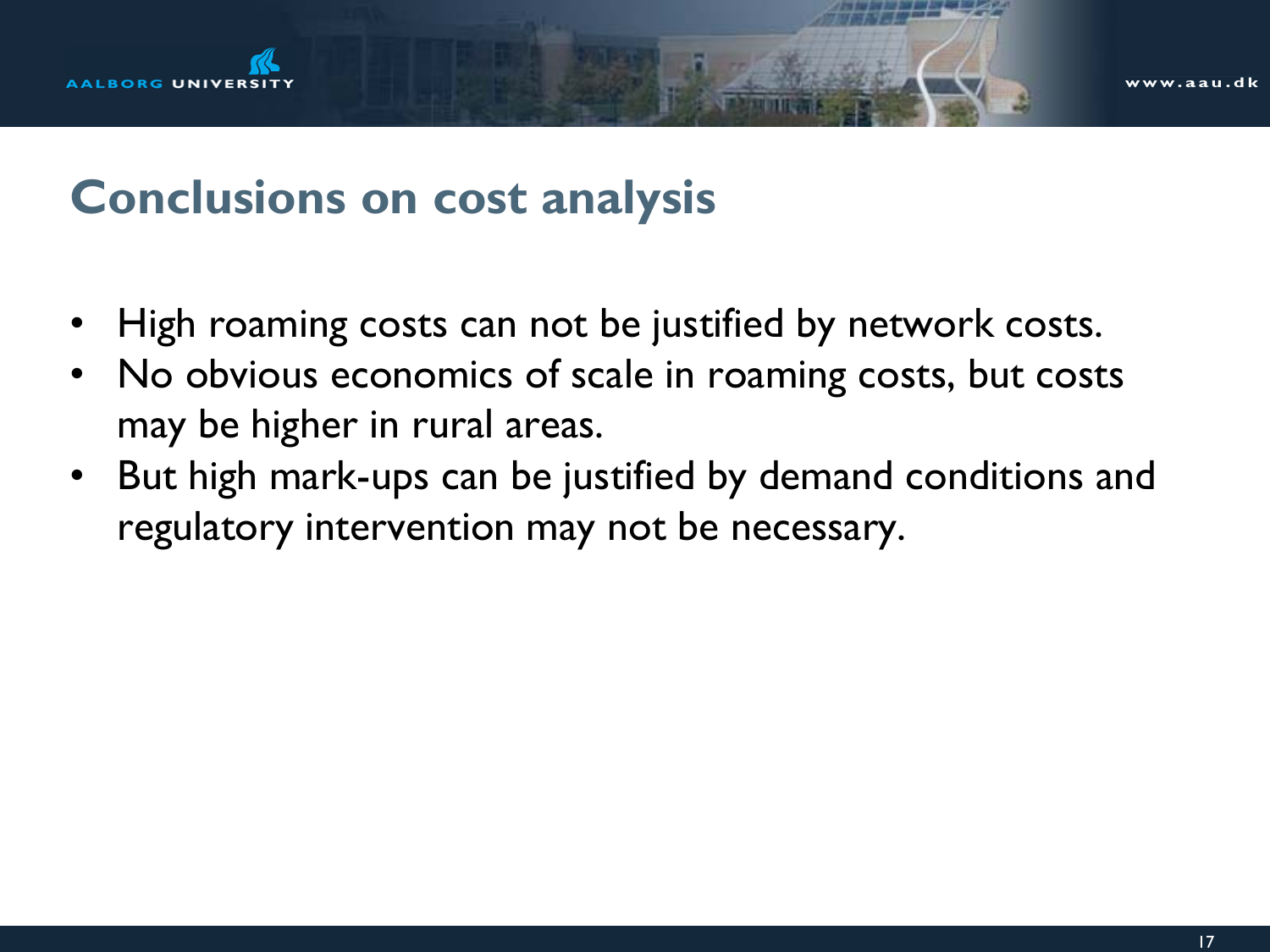

### **Structure of the market for international roaming**

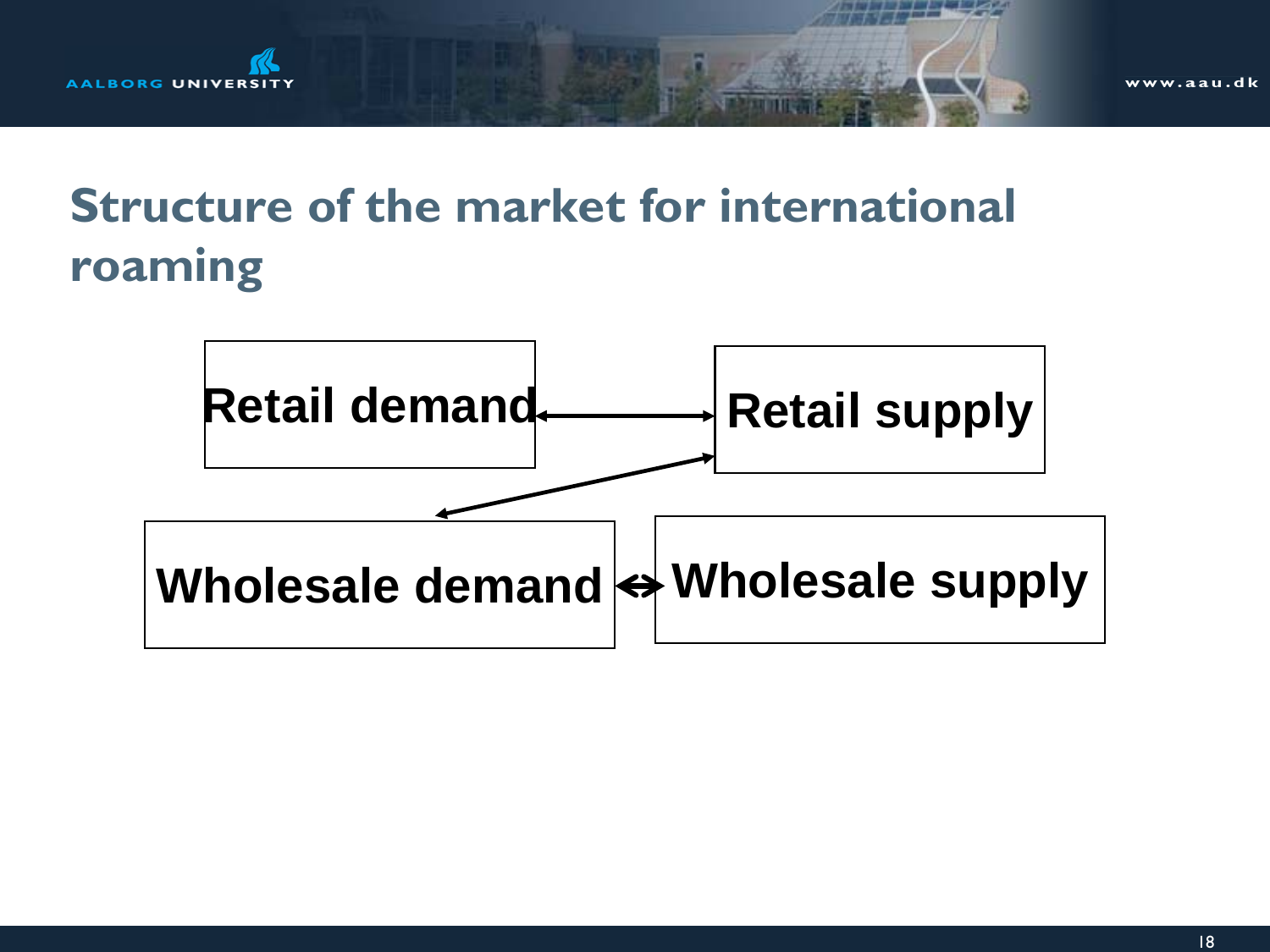

## **Retail Demand**

- Small share of the total communication bill
	- Little focus on roaming when choosing an operator
- Price elasticity between -0.55 and 1.20
- Lack of transparency lower price sensivity
- Demand distributed among several different markets
- Bundled with other services
- Uneven distribution of demand higher in tourist areas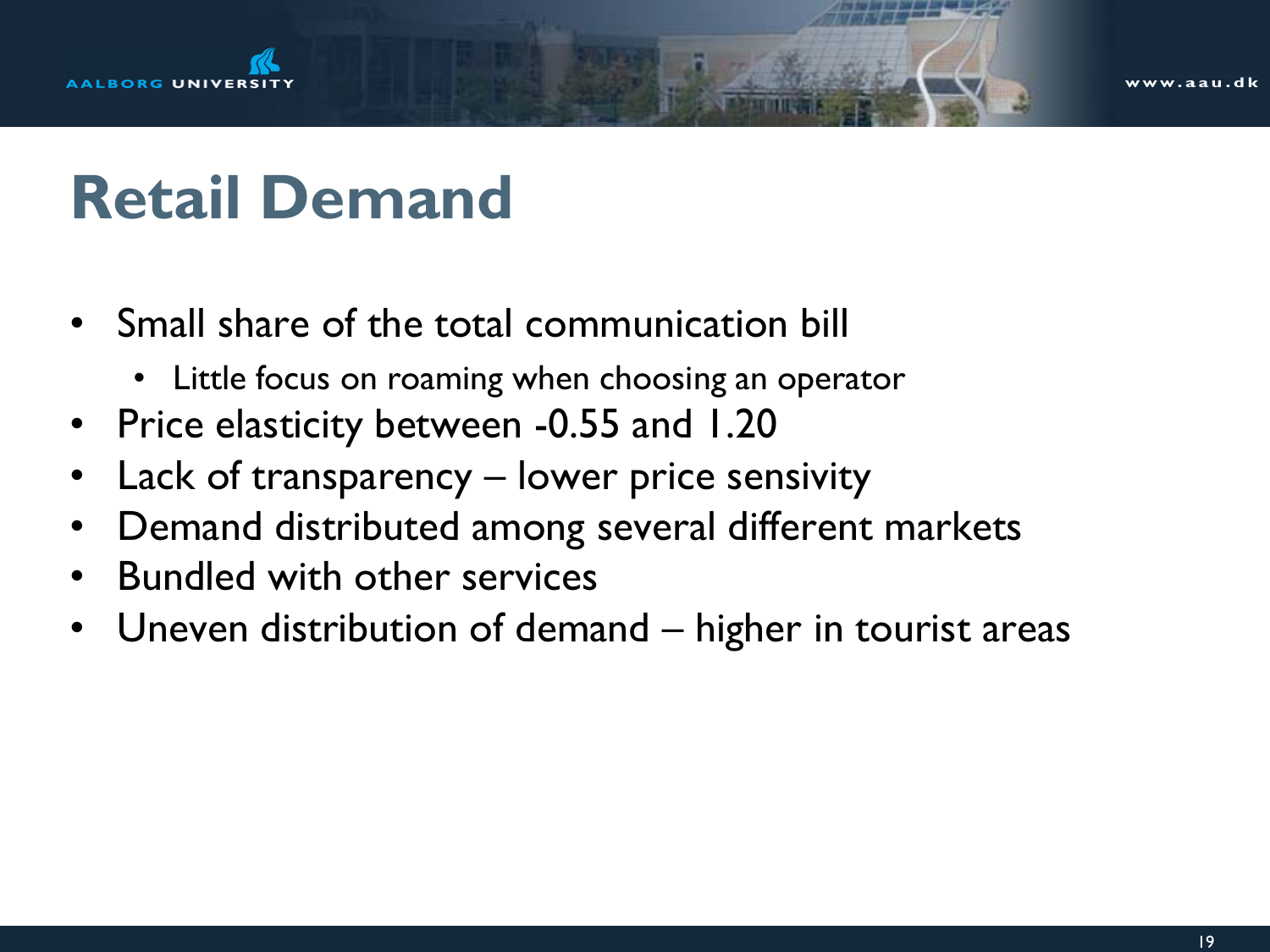

# **Retail Supply**

- The same number of suppliers as for other mobile services
	- Offered by all mobile service providers
- EU national market studies have concluded that roaming markets are competitive
- Costs depends on supply for wholesale services
- Bundled with other services
- Purchase of local SIM-card is an alternativeUneven distribution of demand – higher in tourist areas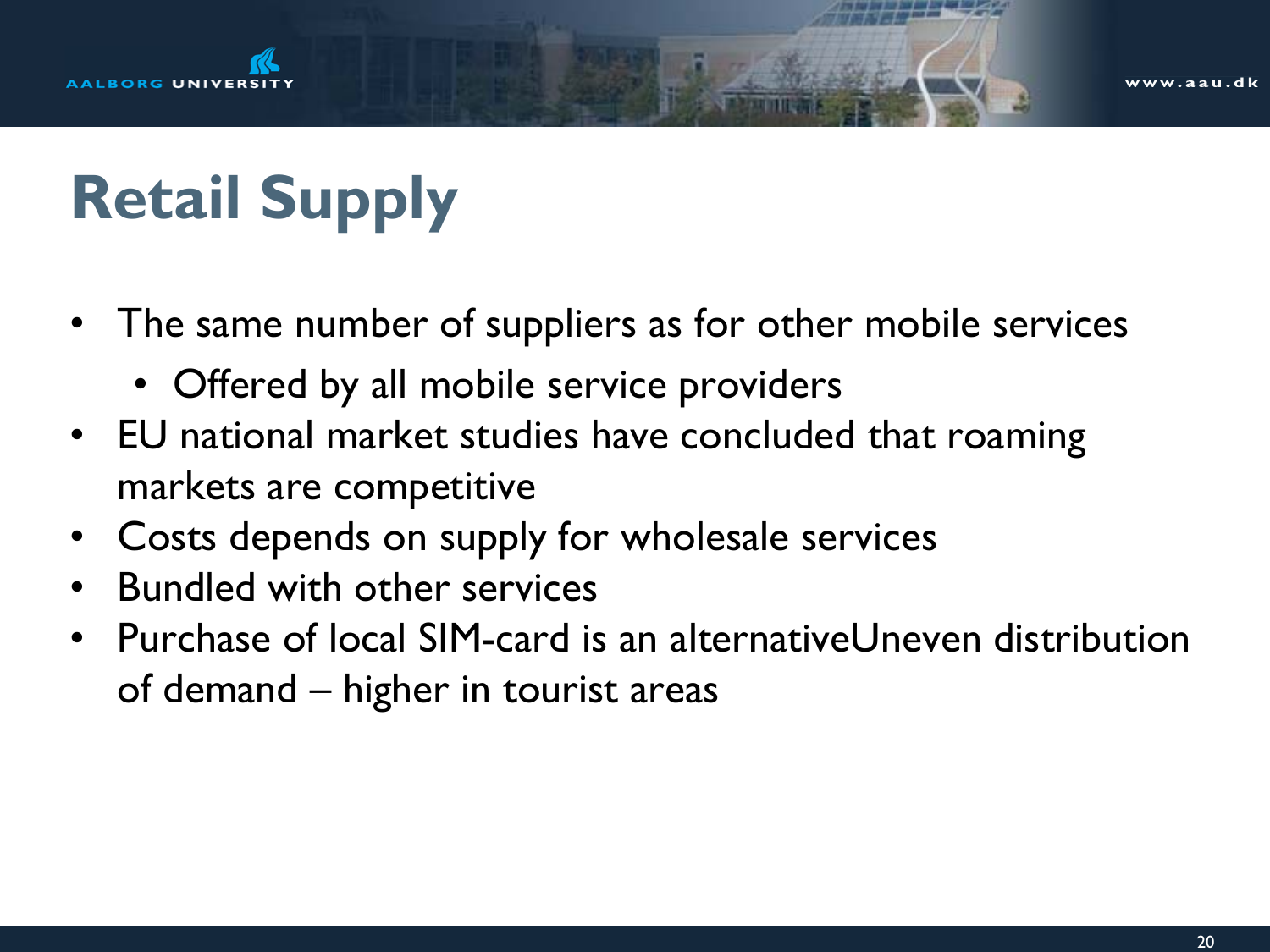

## **Wholesale Demand**

- Demanded by all mobile operators without a global footprint
- Demand generated by retail demand
- Technical limitations for choosing the cheapest supplier
- Many operators are both demanding and supplying roaming services
- Bilateral agreements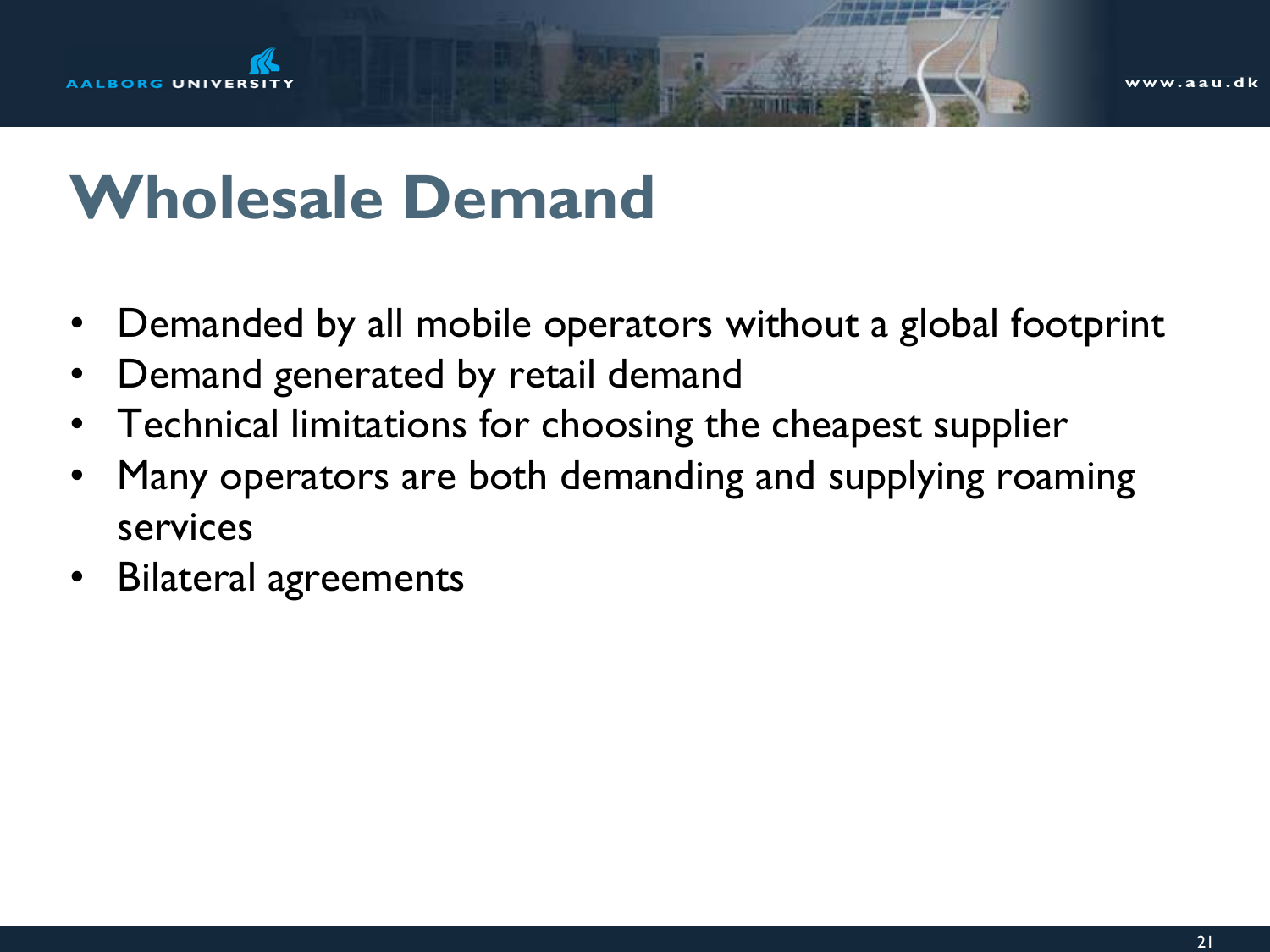# **Wholesale Supply**

- Based on International Operator Tariffs
- Similar to International Accounting rates
- Tariffs agreed on reciprocal basis
- Costs transferred to retail customers
- Lack of transparency
- Reduction in roaming prices does not benefit the operators' own customers
- Traffic is not always led through the cheapest operator. Lower prices will therefore not attract more traffic.
- Collective agreements within international alliances seem to lead to lower prices, but they harm competition.